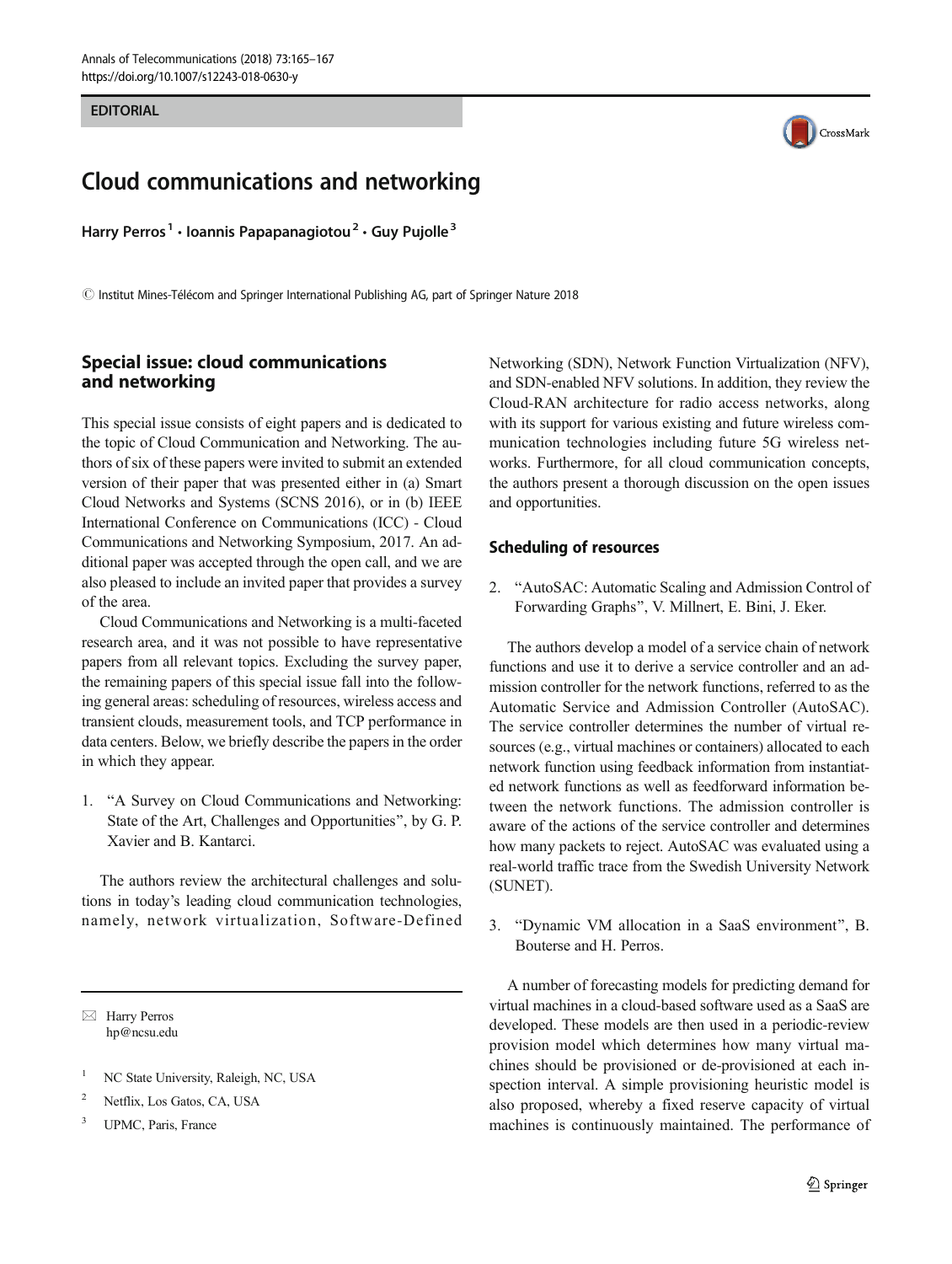these models is evaluated and compared with different model parameters using historical data from the Virtual Computing Laboratory (VCL) at North Carolina State University.

4. "Constrained Max-Min Fair Scheduling of Variable-Length Packet-Flows to Multiple Servers", J. Khamse-Ashari, G. Kesidis, I. Lambadaris, B. Urgaonkar, and Y. Zhao.

A multi-server queueing system is studied wherein each user is constrained to get service only from a specified subset of servers. Fair packet scheduling in such a setting poses novel challenges. Specifically, the authors observed that max-min fair allocation of the available resource over different servers (notably bandwidth) in the presence of placement constraints results in different levels of fair service rates. To achieve maxmin fair service rates, a novel packet scheduler is proposed which is inspired by the deficit-round robin (DRR) algorithm. The scheduler allocates tokens to flows in a round-by-round manner, where token allocation to flows at the beginning of each round is weighted max-min fair. The performance of the scheduler in terms of achieving fairness is shown through a worst-case performance analysis. In addition, numerical experiments were also carried out to illustrate that the scheduler provides service isolation and delay guarantees. The scheduler can be used in a cloud computing environment where virtual machines vie for different IT resources distributed over heterogeneous servers.

### Wireless access and mobile clouds

5. "SDN-based Wi-Fi Direct Clustering for Cloud Access in Campus Networks^, T. M. Trang Nguen, L Hamidouche, F. Mathieu, S. Monnet, S. Iskoumen.

The mobile cloud paradigm is changing the way that teaching activities in a university campus are handled. Lectures and lab sessions can be carried out directly from tablets in a classroom by accessing a server in the cloud. In this paper, the authors address the problem of high-density cloud access by wireless devices in a campus network. They propose to use Wi-Fi Direct clustering to solve the problem of QoS degradation when a high number of wireless devices want to access a content in the cloud at the same time. A centralized softwaredefined network controller is used in the proposed architecture to capture the network state and organize the Wi-Fi Direct groups. The optimized number of clusters can be calculated as a function of the number of devices in the room. Through simulation, it is shown that the proposed solution provides a better QoS in terms of download time and applications' throughput.

6. "Assignment and Collaborative Execution of Tasks on Transient Clouds^, M. Guiguis, Q. Gu, T. Penner, L. Tammineni, T. Langford, A. Rivera-Longoria, A. Johnson, B. van Slyke.

A Transient Cloud (TC) is a temporal cloud that enables nearby mobile devices to form an ad-hoc network and advertise their capabilities as cloud services. Through utilizing the collective power of the group, devices are no longer constrained by their local hardware and software capabilities. TC harnesses the ubiquitous nature of mobile devices along with their ever-increasing sets of capabilities in providing a rich computing platform. The authors present two instantiations of task assignment algorithms that achieve various goals, such as, balancing the load on devices and minimizing the cost of communication. In the first instantiation, the authors consider a centralized approach in which a cluster head is responsible for maintaining the list of capabilities and assigning tasks to devices based on their capabilities. The authors present a modified version of the Hungarian method that allows for balancing the load on devices. In the second instantiation, the authors consider a distributed approach in which devices advertise and find capabilities through an overlay network. The overlay network is designed to capitalize on locality and thus seeks to minimize the cost of finding devices with certain capabilities. The performance of the TC is evaluated through extensive simulation.

#### TCP performance

7. "Mitigating Incast-TCP Congestion in Data Centers with SDN^, A. M. Abdelmoniem, B. Bensaou, and A. J. Abu.

In a data center network (DCN), the presence of long-lived TCP flows tends to bloat the switch buffers. As a consequence, short-lived TCP-incast traffic suffers repeated losses that often lead to loss recovery via timeout. Because the minimum retransmission timeout (minRTO) in most TCP implementations is fixed to around 200 ms, interactive applications that often generate short-lived incast traffic tend to suffer unnecessarily long delays waiting for the timeout to elapse. The best and most direct solution to this problem would be to customize the minRTO to match DCN delays. However, this is not always possible, since in public data centers there are multiple tenants running different versions of TCP. In this paper, the authors propose to achieve the same result by using techniques and technologies that are already available in most commodity switches and data centers, and that do not interfere with the tenant's virtual machines or TCP protocol. They rely on the programmable nature of SDN switches to design an SDN-based framework that uses an SDN network application in the controller and a shim-layer in the host hypervisor to mitigate incast congestion. The